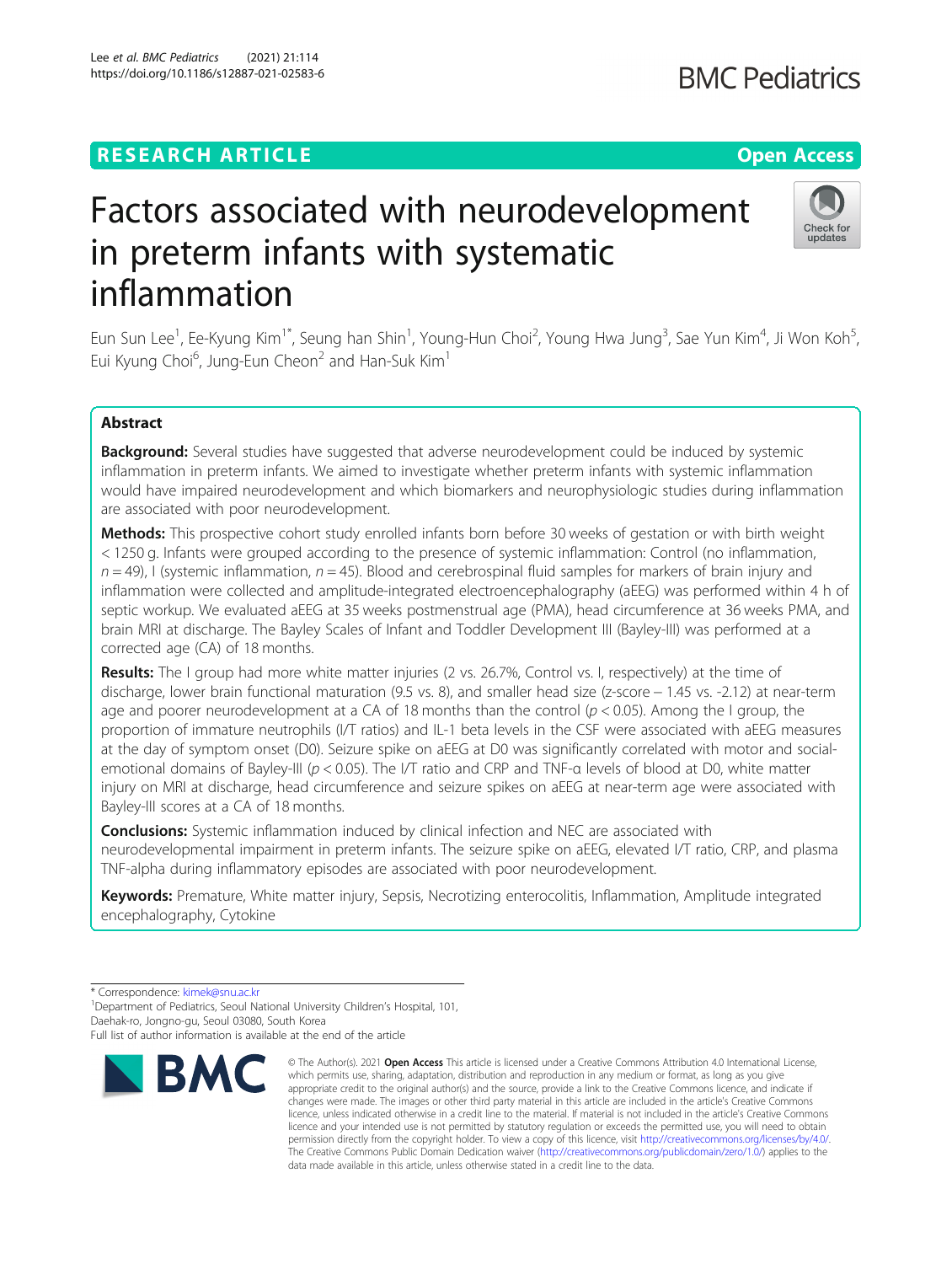#### Background

As the survival rate of preterm infants has increased, the management of long-term complications, especially neurodevelopmental impairment, becomes important [\[1](#page-9-0)]. The most common brain injury in premature infants is periventricular leukomalacia [\[2](#page-9-0)], and its pathogenesis involves the effect of hypoxia, ischemia, and inflammation of the progenitor oligodendrocyte cells present during weeks 23–32 of gestation [\[3](#page-9-0)].

Preterm infants are at a high risk for infection, and infection-induced inflammation was found to contribute to adverse neurodevelopment in several clinical and animal studies [\[4](#page-9-0)–[8\]](#page-9-0). The mechanisms of systemic inflammation-induced neuronal injury have not been fully elucidated, but systemic inflammation is known to disrupt the blood-brain barrier and incite a local inflammatory response in the brain [\[7](#page-9-0), [9\]](#page-9-0). The magnitude of systemic inflammation is possibly reflected in the level of blood inflammatory markers and these markers could indicate the high-risk preterm infants for brain injury and poor neurodevelopment at a later stage. A valid diagnostic biomarker needs to be designed for evaluation in a clinical setting of systemic inflammatory state [[10](#page-9-0)– [12\]](#page-9-0).. Furthermore, current neonatal intensive care increasingly utilizes non-invasive brain monitors, such as amplitude-integrated electroencephalography (aEEG), to detect acute brain injury, and a previous study showed that aEEG was associated with inflammatory markers and neurodevelopment [\[13](#page-9-0)]. However, there have been few studies on the association between adverse neurodevelopment and inflammatory markers or aEEG findings during systemic inflammatory episodes that preterm infants experience during neonatal intensive care unit (NICU) admission.

The objective of this study is two-fold: first, to investigate whether preterm infants who experienced systemic inflammation induced by clinical infection and NEC are more susceptible to impaired short-term neurological and CA of 18 months neurodevelopmental outcomes in our study population, and second, to examine the association of laboratory markers including inflammatory cytokines and brain injury markers and aEEG at the time of systemic inflammation in the NICU and neurodevelopmental outcomes. We hypothesized that inflammation increases cytokine levels and causes brain injury, which are reflected as abnormalities in aEEG and adverse neurodevelopment.

#### Methods

#### Study design

This was a prospective cohort study. We recruited infants born before 30 weeks of gestation, or whose birth weights was less than 1250 g, and were admitted to the NICU of the Seoul National University Children's Hospital from December 2013 to June 2017. We excluded infants with congenital anomalies and grade IV intraventricular hemorrhage (IVH).

The subjects were grouped according to the presence of systemic inflammation. During the NICU stay, systemic infection was clinically suspected if there were at least two newly developed signs of fever, apnea, difficulty in breathing, tachycardia or bradycardia, hypotension, irritability, lethargy, and feeding intolerance. For such infants, blood tests, including blood culture, complete blood count (CBC), and Creactive protein (CRP), were performed subsequently for sepsis evaluation. If at least one of the following abnormal laboratory findings was revealed: (1) elevation of CRP > 1.0 mg/dL, (2) abnormal CBC of elevated proportion of immature neutrophils (I/T ratio  $\geq$  0.2), or platelets  $\leq$  100  $\times$  109/L, and parenteral antibiotics were administered for more than 5 days, they were designated to the systemic inflammation group (I). I group would include subjects who revealed positive blood cultures or were diagnosed with stage II or higher necrotizing enterocolitis (NEC) when they fulfilled aforementioned criteria. If infants did not develop any septic episodes during the NICU stay or show negative laboratory results after the sepsis workup, they were designated to the control group.

In the I group, CBC with differential counts and CRP level were evaluated on day zero (the day of symptom onset), two, and six of the inflammatory episodes along with an aEEG. We performed aEEG within 4 h of septic workup. In addition, plasma and cerebrospinal fluid (CSF) samples were obtained for cytokine and brain injury marker analysis. The CSF tapping was performed for patients suspected of having sepsis or central nervous system infection. For the entire cohort, an aEEG was performed at 35 weeks of postmenstrual age (PMA), a brain MRI was performed before discharge from the NICU, and follow-up information was collected at a corrected age (CA) of 18 months.

To determine whether systemic inflammation is associated with abnormal neurologic or neurodevelopmental outcomes, we compared HC, aEEG, brain MRI, and Bayley scores between the I and control groups. In addition, to identify predictors of neurologic and neurodevelopmental impairment among infants who experienced systemic inflammation, we analyzed the correlation between biomarkers and neurodevelopmental outcomes. This study followed the guidelines set by Declaration of Helsinki and received ethical approval for human subject by the Institutional Review Board of Seoul National University Hospital, and written informed consent was obtained from the parents following a detailed description of the purpose of the study (IRB No. 1301–058-458).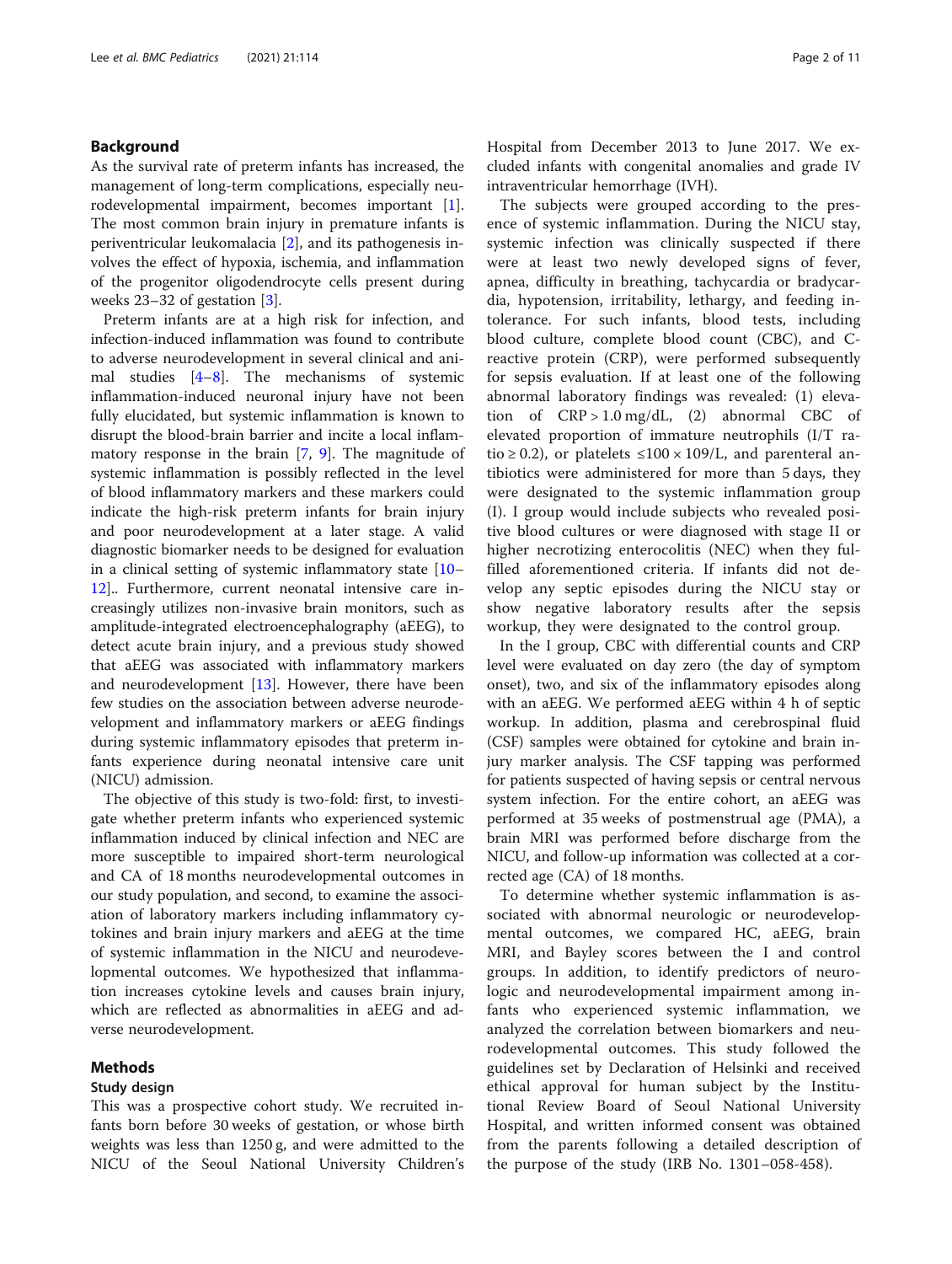#### aEEG

For infants in the I group, aEEG recordings were performed on day 0 (the day of onset of symptoms), 2, and 6 of the inflammatory episodes and at 35 weeks PMA. The infants in the control group were only assessed at 35 weeks PMA. A portable electroencephalogram monitor, Olympic Cerebral Function Monitor (Olympic Medical, Seattle, USA), was used. Continuous impedance was measured, and the electrodes were deemed to be well applied when the impedance was less than 10 kΩ. Continuous recording was performed over 3 h [[14](#page-9-0)–[16](#page-9-0)]. The aEEG scoring system was used to evaluate a maturation score. Four components of the aEEG, including continuity, cycling, amplitude of the lower border, and bandwidth span, were evaluated and the summed score ranged from 0 to 13 [\[14](#page-9-0)]. In addition, we classified the aEEG background activity as normal amplitude, the upper margin of band of aEEG activity  $> 10 \mu V$  and the lower margin  $> 5 \mu V$ ; moderately abnormal amplitude, the upper margin of band of aEEG activity  $> 10 \mu V$  and the lower margin  $\leq 5 \mu V$ ; and suppressed amplitude, the upper margin of the band of aEEG activity  $< 10 \mu V$  and lower margin  $< 5 \mu V$  [\[17](#page-9-0)]. We monitored the seizure spike at a rapid rise in both the lower and upper margins of the trace, which usually exhibits a 'saw tooth' pattern. We also evaluated the simultaneous raw EEG data [\[18\]](#page-9-0).

#### Cytokine and brain injury marker analysis (plasma and CSF)

Plasma samples were collected on the day of symptom onset (day 0). CSF samples were obtained when CSF tapping was performed for patients suspected of having sepsis or CNS infection. The analyses of IL-1 beta, IL-6, IL-8, Myelin Basic Protein (MBP), Tumor Necrosis Factoralpha (TNF-alpha), S100B, Glial fibrillary acidic protein, and Enolase 2 were performed [[19\]](#page-9-0). The enzyme-linked immunosorbent assay kit (Cloud-Clone Corp, Houston, Texas, USA) and Quantikine® (R&D systems, Minneapolis, Minnesota, USA) were used for the quantitative determination of cytokines and brain injury markers.

#### Brain MRI

Brain MRI, including T2 and T1-weighted sequences, was performed at discharge. Experienced pediatric radiologists assessed the degree of white matter injury (WMI) by scoring five categories on MRI, including the nature and extent of white matter signal abnormality, periventricular white matter volume loss, cystic abnormalities, ventricular dilatation, and thinning of the corpus callosum [\[20](#page-9-0)]. These five scores were summed and WMI on MRI was categorized as none (total score 5–6), mild (total score 7–9), and moderate to severe (total score 10–15). The radiologists were blinded to the clinical status of the patients.

#### Follow-up outcomes at a CA of 18 months

Body measurement data, including weight, length, and head circumference, were collected at a CA of 18 months. The diagnosis of cerebral palsy were collected. The diagnosis of cerebral palsy was made at the discretion of rehabilitation specialists  $[21]$  $[21]$ . The patients were assessed using the Bayley Scales of Infant and Toddler Development - the 3rd edition (Bayley-III). The Bayley-III generates composite scores for five domains including cognitive, language, motor, social-emotional, and adaptive behavior [[22\]](#page-9-0).

#### Statistical analysis

Statistical analyses were performed using the SPSS Statistics 20.0 software (SPSS Inc., Chicago, IL, USA). The chi-squared test was used to compare categorical data between the groups, while the Mann-Whitney U tests were used to compare quantitative data between groups. ANCOVA was used to analyze differences between groups in head circumference, aEEG maturation scores, WMI on MRI, Bayley scores, and incidence of cerebral palsy, while controlling for gestational age (GA), 1- and 5-min Apgar scores, respiratory distress syndrome (RDS), bronchopulmonary dysplasia (BPD), patent ductus arteriosus (PDA) operation, retinopathy of prematurity (ROP) ( $\geq$ stage III), and IVH ( $\geq$ Grade III). Pearson's partial correlation analysis (adjusted for PMA of the inflammatory event and GA) was used to evaluate the relationship between the biomarkers and neurological outcomes including aEEG, brain MRI, and HC in the I group. Correlation analysis (adjusted for PMA of the inflammatory event and GA) was performed to assess the relationship between biomarkers and the results of neurological evaluation, including aEEG, brain MRI, and HC and Bayley scores at a CA of 18 months. Pvalues < 0.05, two-tailed, were considered statistically significant.

#### Results

#### Study population and data collection

Of the 100 preterm infants enrolled in the study, five infants who died before 35 weeks of PMA and one infant with IVH grade IV were excluded. There were 49 infants in the control and 45 infants in the I group including 10 infants for culture-proven sepsis, one infant for stage II or higher NEC and one infant for both culture-proven sepsis and stage II or higher NEC. No infants were diagnosed with meningitis. The median PMA at the inflammatory episode were  $29^{+6}$   $(24^{+0}-34^{+6})$  weeks, and the median postnatal days of inflammatory episodes with septic work up were 17 (0, 85) days. Nineteen infants had early onset (postnatal days  $<$  7 days) events (Fig. [1\)](#page-3-0).

aEEG at 35 weeks PMA was performed in 43 (88%) infants in the control group and 38 (84%) infants in the I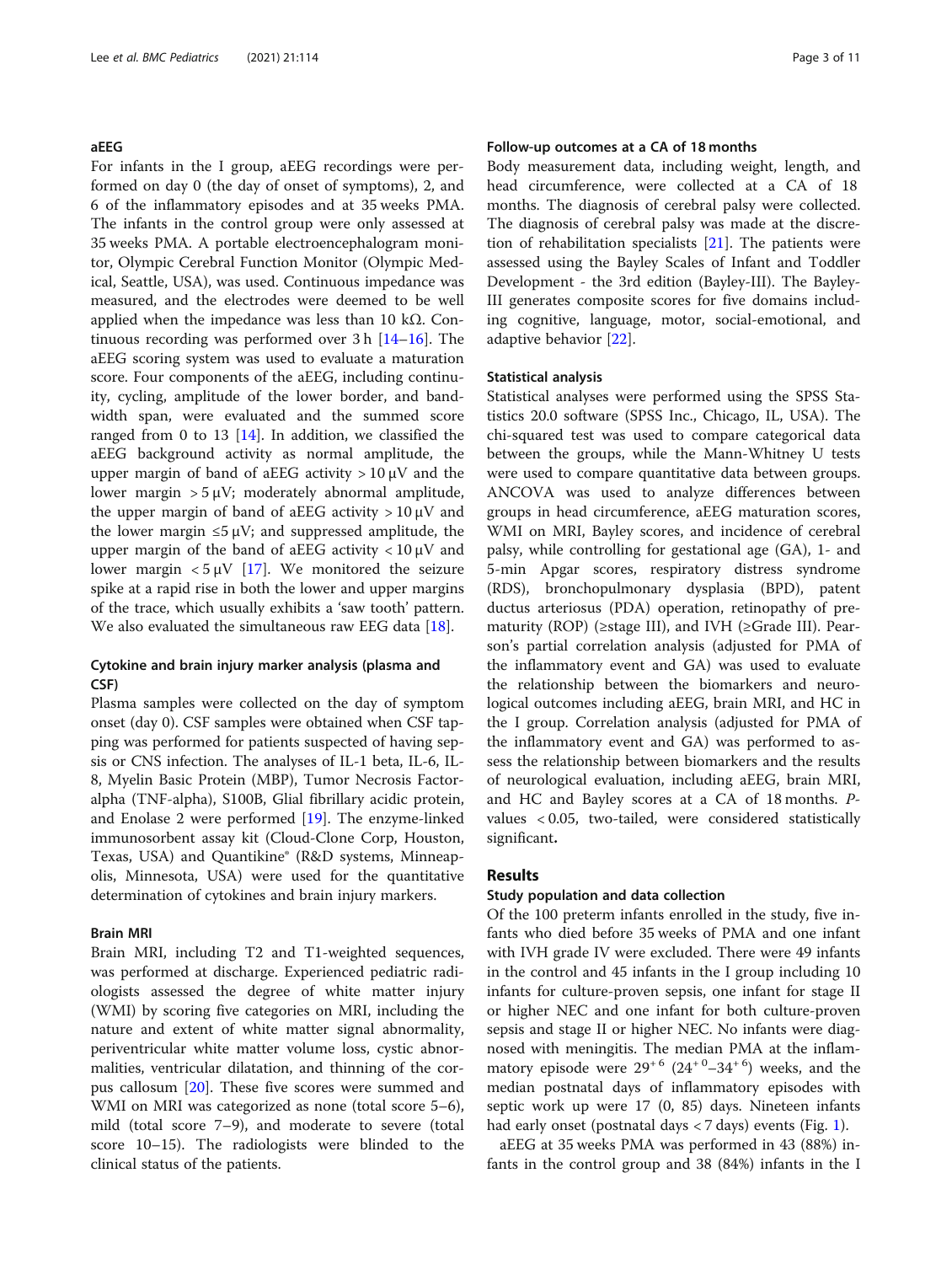<span id="page-3-0"></span>

group. aEEG during an inflammatory episode was performed in 26 (58%) infants in the I group. CBC and CRP levels were measured in all infants in the I group. CSF examination was performed in 14 (31%) infants in the I group. Plasma biomarker analyses were performed in 23 (51%) infants on samples collected at symptom onset (day 0), if available. Brain MRI was performed on 37 (75%) and 40 (89%) infants in the control and I groups, respectively. The median age at which brain MRI performed was  $37+2$  $(33<sup>+0</sup>, 62<sup>+3</sup>)$  weeks. In one case, infarction was found on routine brain sonography and MRI was performed at 33 weeks PMA. Bayley test was performed on 43 (88%) infants in the control group and 42 (93%) infants in the I group.

#### Perinatal characteristics and neonatal morbidities

The GA  $(29^{+2}$  vs.  $26^{+6}$ ; Control vs. I respectively if not mentioned otherwise,  $p < 0.001$ ) and birth weight (1090 vs. 770,  $p < 0.001$ ) were lower in the I group than in the control group. In our study, a total of 29 infants (30%) were SGA (14 in the control group and 15 in the I group). There was no significant difference in birth head circumference (zscore) between groups  $(-0.49 \text{ vs. } -0.61, p = 0.255)$ . The 1min and 5-min Apgar scores were significantly lower in the I group and neonatal morbidities including RDS, BPD, PDA operation, and ROP (≥stage III) were significantly more frequent in the I group. (Table [1\)](#page-4-0). Therefore, GA and morbidities were adjusted for the group comparison.

#### Short-term neurological and CA of 18 months neurodevelopmental outcome

Head circumference (HC) z-scores at 36 weeks of PMA were significantly smaller in the I group.  $(-1.45 \text{ vs.})$ 

-2.12; Control vs. I respectively if not mentioned otherwise,  $p < 0.049$ ). HCs z-scores at a CA of 18 months were also significantly smaller in the I group (0.32 vs. -0.88,  $p < 0.005$ ).

Infants in the I group had significantly more WMI on the MRI at discharge than those in the control group (2 vs. 26.7%,  $p = 0.036$ ). At 35 weeks of PMA, significantly lower maturation scores of aEEG were revealed in the I group (9.5 vs. 8,  $p = 0.017$ ) (Table [2](#page-5-0)). When comparing Bayley-III scores at a CA of 18 months to those of the control group adjusted for GA, the I group had significantly lower scores in all domains except the socialemotional. However, when further adjusted for neonatal morbidities, only the motor domain showed significant difference (100 vs. 91,  $p = 0.029$ ). There was no significant difference in the incidence of cerebral palsy between the control and the I group (Table [2](#page-5-0)).

The patients with culture-proven sepsis or stage II or higher NEC had no significantly different neurologic outcomes when compared with patients with the rest of the I group. In addition, when we compared levels of cytokine, brain injury markers, and CRP and the I/T ratio, there was no significant difference except for higher CRP levels in infants with culture-proven sepsis or stage II or higher NEC.

#### Association of aEEG with poor neurodevelopment during systemic inflammation

At the onset of systemic inflammation, there was a significant correlation between I/T ratio and aEEG at the day of symptom onset (D0). When the I/T ratio was high, D0 aEEG showed a lower maturation score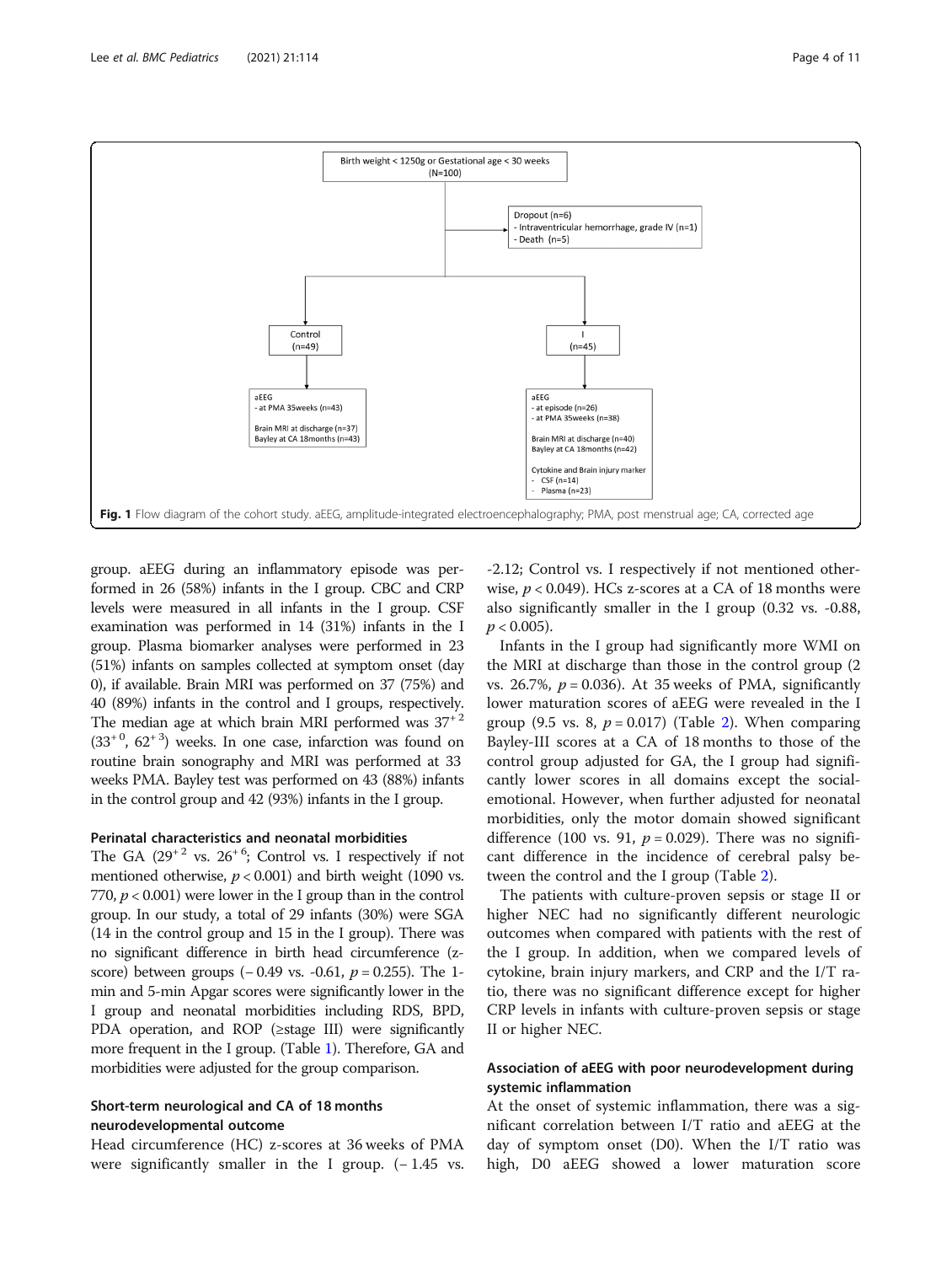|                                        | Control $(n = 49)$        | $1(n = 45)$                                      | P-value    |
|----------------------------------------|---------------------------|--------------------------------------------------|------------|
| Gestational age (week)                 | $29+2$ $(24+1, 34+2)$     | $26^{+6}$ (24 <sup>+0</sup> , 33 <sup>+1</sup> ) | $< 0.001*$ |
| Birth weight (g)                       | 1090 (540, 1340)          | 770 (420, 1400)                                  | $< 0.001*$ |
| Birth HC (z-score)                     | $-0.49$ ( $-3.28$ , 2.55) | $-0.61$ (-4.26, 0.98)                            | 0.255      |
| Male                                   | 20 (40.8)                 | 28 (62.2)                                        | 0.100      |
| Multiple birth                         | 21 (42.9)                 | 20 (44.4)                                        | 0.877      |
| Apgar score                            |                           |                                                  |            |
| At 1 min                               | 5(1, 8)                   | 3(0, 8)                                          | $0.028*$   |
| At 5 min                               | 7(1, 9)                   | 7(0, 9)                                          | $0.004*$   |
| Cesarean section                       | 33 (67.3)                 | 28 (62.2)                                        | 0.440      |
| PROM                                   | 10 (20.4)                 | 7(15.6)                                          | 0.541      |
| <b>HCA</b>                             | 19 (38.8)                 | 21(46.7)                                         | 0.440      |
| Preeclampsia                           | 2(4.1)                    | 3(6.7)                                           | 0.577      |
| Antenatal steroid                      | 42 (85.7)                 | 41 (91.1)                                        | 0.294      |
| SGA                                    | 14 (28.6)                 | 15 (33.3)                                        | 0.618      |
| <b>RDS</b>                             | 26(53.1)                  | 35 (77.8)                                        | $0.012*$   |
| Moderate to severe BPD                 | 11(22.4)                  | 30 (66.7)                                        | $< 0.001*$ |
| PDA operation                          | 2(4.1)                    | 14(31.1)                                         | $< 0.001*$ |
| $ROP \geq stage$ III                   | 2(4.1)                    | 15(33.3)                                         | $< 0.001*$ |
| IVH, grade III                         | 0(0.0)                    | 2(4.4)                                           | 0.136      |
| Culture Proven Sepsis                  | 0(0.0)                    | 11(24.4)                                         | $< 0.001*$ |
| $NEC \geq stage$ II                    | 0(0.0)                    | 2(4.44)                                          | $< 0.001*$ |
| The number of Inflammatory episode     |                           | 1(1, 6)                                          |            |
| Postnatal days of Inflammatory episode |                           | 17 (0, 85)                                       |            |
| WBC $(x10^3/\mu l)$                    |                           | 11.44 (1.00, 39.00)                              |            |
| I/T ratio                              |                           | $0.00$ $(0.00, 0.89)$                            |            |
| Platelet $(x10^3/\mu l)$               |                           | 157 (30, 811)                                    |            |
| CRP (mg/dL)                            |                           | 1.96 (0.01, 18.21)                               |            |

<span id="page-4-0"></span>Table 1 Perinatal Characteristics, Neonatal Morbidities and Laboratory Result

Values are presented as median (min, max), or number (%)

HC head circumference; PROM premature rupture of membranes; HCA histologic chorioamnionitis; SGA small for gestational age; RDS respiratory distress syndrome; BPD bronchopulmonary dysplasia; PDA patent ductus arteriosus; ROP retinopathy of prematurity; IVH intraventricular hemorrhage; I/T ratio immature to total neutrophil ratio; CRP C-reactive protein

 $* p < 0.05$ 

(Pearson correlation coefficient with  $p$ -value, F – 0.496,  $p = 0.026$ ) and more frequent seizure spikes (F – 0.584,  $p = 0.007$ ). CSF IL-1 beta also showed a significant association with the maturation score (F – 0.662,  $p = 0.019$ ), seizure (F – 0.858,  $p = 0.001$ ) and voltage-based classification (F 0.608,  $p = 0.036$ ) in D0 aEEG. Among brain injury markers, MBP showed a significant association with seizure (F – 0.566,  $p = 0.044$ ) (Table [3](#page-6-0)).

Seizure spike on D0 aEEG had a significant correlation with motor (F 0.581,  $p = 0.007$ ) and social-emotional (F 0.544,  $p = 0.013$ ) domains of Bayley-III at a CA of 18 months (Table [4\)](#page-7-0).

#### Biomarkers during systemic inflammation associated with poor neurodevelopment

In the correlation analysis, the higher the D0 I/T ratio, the more WMI in brain MRI at discharge (F 0.483,  $p =$ 0.031). Several CSF biomarkers showed a significant

negative correlation with HC at 36 weeks of PMA: IL-8 (F – 0.742,  $p = 0.014$ ), TNF-alpha (F – 0.771,  $p = 0.009$ ), S100B (F – 0.792,  $p = 0.006$ ), and Enolase 2 (F – 0.729,  $p = 0.017$ ). Among plasma samples, only Enolase-2 presented a negative correlation with HC at 36 weeks. There was no significant correlation between biomarkers and aEEG parameters at 35 weeks PMA (Table [3\)](#page-6-0).

I/T ratio was negatively correlated with the motor (F − 0.530,  $p = 0.016$ ) and social-emotional (F − 0.467,  $p =$ 0.038) domains in Bayley-III at a CA of 18 months. D0 CRP was negatively correlated with the language (F − 0.330,  $p = 0.033$ ) and motor (F − 0.330,  $p = 0.033$ ) domains. Among the biomarkers, plasma TNF-alpha particularly showed a significant correlation with most domains of Bayley-III: the cognitive  $(F - 0.662, p =$ 0.037), the motor (F – 0.749,  $p = 0.013$ ), and the adaptive behavior (F – 0.783,  $p = 0.007$ ). In addition, CSF IL-1 beta showed a significant negative correlation with the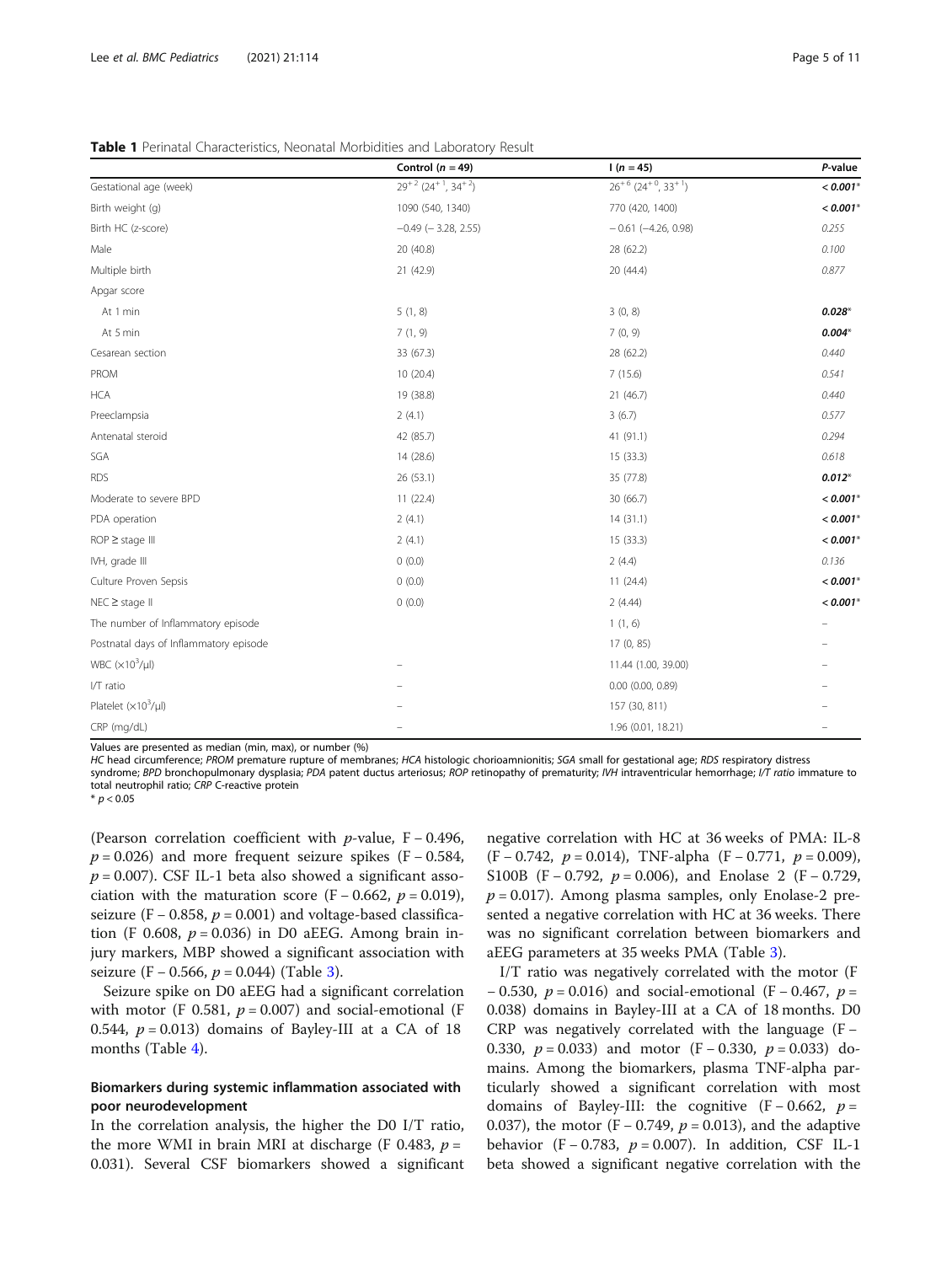<span id="page-5-0"></span>

|                                                    | Control $(n = 49)$        | $1(n = 45)$               | $P$ -value <sup>†</sup> | P-value <sup>§</sup> |
|----------------------------------------------------|---------------------------|---------------------------|-------------------------|----------------------|
| HC at PMA 36 weeks (z-score)                       | $-1.45$ ( $-3.92$ , 0.51) | $-2.12$ ( $-5.28$ , 0.17) | $< 0.001*$              | $0.049*$             |
| aEEG at PMA 35 weeks                               |                           |                           |                         |                      |
| Maturation score                                   | 9.50(4, 13)               | 8(4, 12)                  | $0.002*$                | $0.017*$             |
| WMI on MRI at discharge                            |                           |                           | $0.008*$                | $0.036*$             |
| None                                               | 48 (98)                   | 33 (73.3)                 |                         |                      |
| Mild                                               | 1(2)                      | 8(17.8)                   |                         |                      |
| Moderate to severe                                 | 0(0)                      | 4(8.9)                    |                         |                      |
| HC at a CA of 18 months (z-score)                  | $0.32$ (-2.42, 2.36)      | $-0.88$ ( $-3.91$ , 2.13) | $< 0.001*$              | $0.005*$             |
| Bayley-III and Cerebral palsy at a CA of 18 months |                           |                           |                         |                      |
| Cognitive                                          | 95 (85, 125)              | 90 (55, 120)              | $0.006*$                | 0.076                |
| Language                                           | 97 (74, 121)              | 89 (50, 121)              | $0.015*$                | 0.108                |
| Motor                                              | 100 (82, 118)             | 91 (46, 110)              | $0.002*$                | $0.029*$             |
| Social Emotional                                   | 95 (80, 110)              | 90 (55, 115)              | 0.066                   | 0.311                |
| Adaptive Behaviour                                 | 92 (61, 115)              | 84 (48, 111)              | $0.005*$                | 0.055                |
| Cerebral palsy                                     | 2(4.0)                    | 6(13.3)                   | 0.080                   | 0.240                |

Values are presented as average (min, max), or number (%)

 $+$ P-values are adjusted for gestational age<br> ${}_{5}^{6}P$  values are adjusted for gestational age P-values are adjusted for gestational age, Apgar score, RDS, BPD, PDA operation, ROP (≥stage III), and IVH (≥Grade III)

HC head circumference; aEEG amplitude-integrated EEG; PMA Postmenstrual age; WMI White matter injury; MRI magnetic resonance imaging; CA corrected age, Bayley-III Bayley Scales of Infant and Toddler Development III

 $*$   $p < 0.05$ 

social-emotional domain (F – 0.764,  $p = 0.016$ ) (Table [5](#page-7-0)). In correlation analysis, IL-6 was not significantly associated with neurological outcomes.

#### Head circumference and neurodevelopment at a CA of 18 months

After adjusting for the GA and PMA of the inflammation episode, the HC at 36 weeks of PMA and at a CA of 18 months were correlated (F 0.740,  $p < 0.001$ ). In addition, there was a significant positive correlation between the HC at 36 weeks of PMA and the Bayley scores (motor, F 0.345,  $p = 0.032$ ; adaptive behavior, F 0.368,  $p = 0.012$ ) (Table [4](#page-7-0)).

#### **Discussion**

Preterm infants who experienced systemic inflammation in the NICU had smaller head sizes and abnormal functional brain maturation at near-term age, more WMI at discharge, and had poor neurodevelopment at a CA of 18 months. In addition, the analyses to find associated factors for poor neurodevelopment revealed that elevated levels of I/T ratio, CRP, and plasma TNF-alpha and the presence of seizure spikes on aEEG at the initial phase of inflammatory episodes were correlated with neurodevelopmental outcomes. Our study is the first to comprehensively evaluate head growth, blood markers, aEEG, brain MRI, and neurodevelopment at a later stage in premature infants who experienced systemic inflammation.

The HC at 36 weeks of PMA was smaller in the I group compared to that in the control group. The group differences in HC were maintained at a CA 18 months after adjusting for GA. The HC at 36 weeks of PMA also correlated with Bayley scores at a CA of 18 months. Therefore, smaller head size at 36 weeks of PMA shown in the I group could be an indicator of poor neurodevelopment at a later stage.

Infants in the I group had significantly more WMI on the conventional MRI at discharge than those in the control group. A recent study using diffusion MRI reported differences in the white matter microstructure of the corpus callosum of 6-year-old preterm children in relation to the presence or absence of severe inflammatory conditions in the neonatal period [[23](#page-9-0)]. The authors concluded neonatal inflammation is one medical factor that may contribute to variation in long-term neurobiological and neuropsychological outcomes in preterm infants.

Compared to the control group after adjusting for GA, the I group had significantly lower cognitive, language, motor, and adaptive behavior scores. However, when the morbidities were adjusted as well, only the motor domain remained significant. Previous studies suggested that preterm infants with postnatal sepsis or NEC are more likely to have adverse neurodevelopment [\[4](#page-9-0), [5](#page-9-0), [7](#page-9-0), [24,](#page-9-0) [25\]](#page-9-0). In our study, infants with systemic inflammation without proven sepsis or NEC also had delayed maturation on aEEG, more WMI, and adverse CA of 18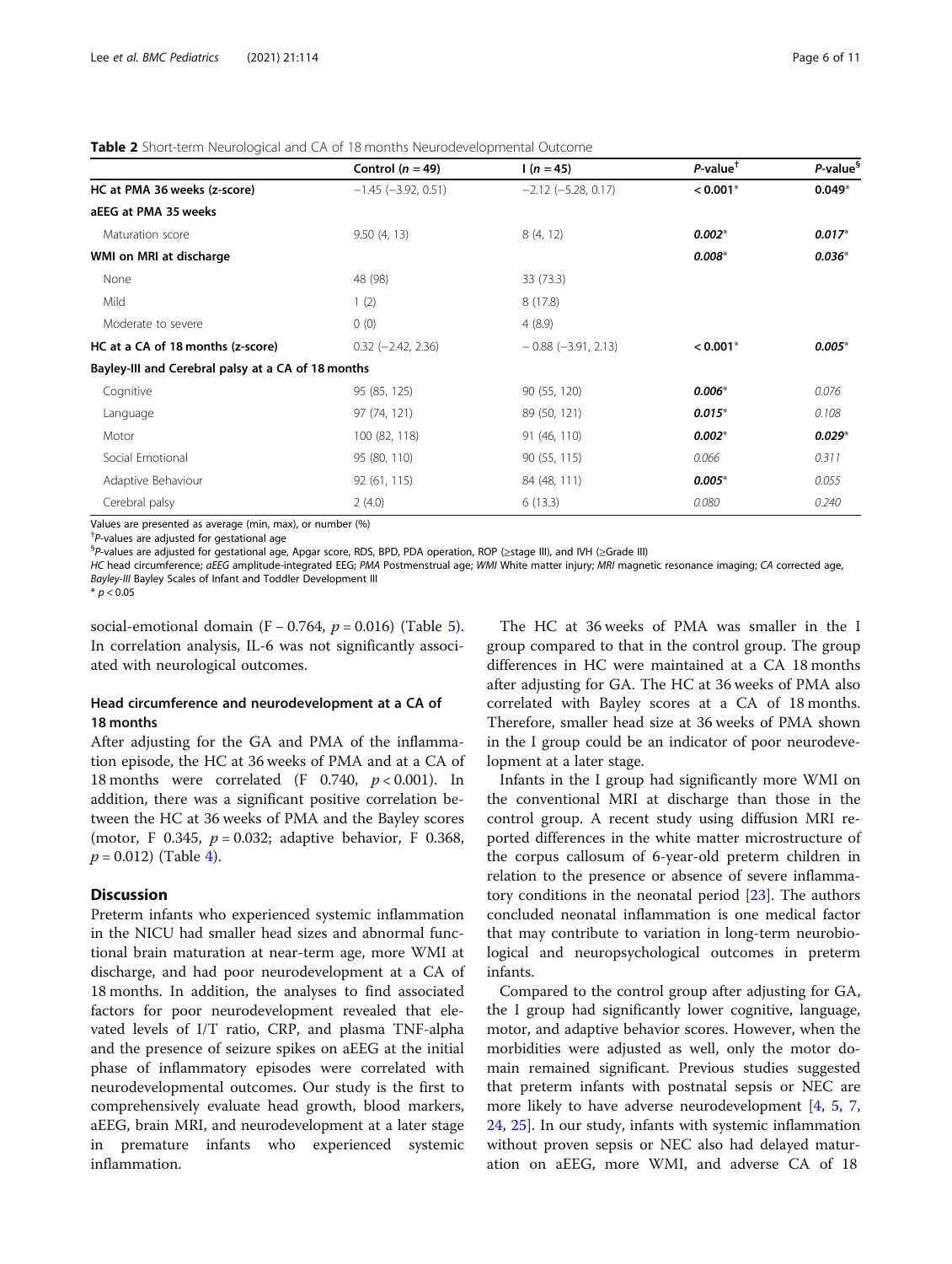|                                                                                                                                                                                                                                                                                                                                                                                                                    | I/T ratio                           | ă              | සි                      | IL-1 beta                        |          | $\frac{8}{1}$        |                | TNF alpha                                                                                                                                                                                                                     |          | S100B                |       | Enolase2             |                      | MBP      |                      |
|--------------------------------------------------------------------------------------------------------------------------------------------------------------------------------------------------------------------------------------------------------------------------------------------------------------------------------------------------------------------------------------------------------------------|-------------------------------------|----------------|-------------------------|----------------------------------|----------|----------------------|----------------|-------------------------------------------------------------------------------------------------------------------------------------------------------------------------------------------------------------------------------|----------|----------------------|-------|----------------------|----------------------|----------|----------------------|
|                                                                                                                                                                                                                                                                                                                                                                                                                    |                                     |                |                         |                                  | ௳        | Ō                    | ۵              | Ü                                                                                                                                                                                                                             | م        |                      | ௳     | Ū                    | م                    |          | م                    |
| aEEG: Day 0                                                                                                                                                                                                                                                                                                                                                                                                        |                                     |                |                         |                                  |          |                      |                |                                                                                                                                                                                                                               |          |                      |       |                      |                      |          |                      |
| Maturation score - 0.496*                                                                                                                                                                                                                                                                                                                                                                                          | (0.026)                             | 0.048          | 0.037                   | $-0.662*$<br>(610.0)             | 0.055    | $-0.264$             | 0.063          | 0.240                                                                                                                                                                                                                         |          | $-0.169 - 0.130$     | 0.115 | $-0.247$             | 0.224                | 0.101    | 0.018                |
| Seizure <sup>a</sup>                                                                                                                                                                                                                                                                                                                                                                                               | $-0.584*$<br>(0.007)                | $-0.086$ 0.080 |                         | $-0.858$ <sup>+</sup><br>(0.001) | 0.215    | 0.092                | 0.015          | 0.220                                                                                                                                                                                                                         | $-0.405$ | 0.253                | 0.056 | 0.208                | 0.199                | 0.042    | $-0.566*$<br>(0.044) |
| Voltage based <sup>b</sup>                                                                                                                                                                                                                                                                                                                                                                                         | $0.401(0.052) -0.094 -0.092$ 0.608* |                |                         | (0.036)                          | 0.281    | 0.138                | 0.744          | $-0.173$                                                                                                                                                                                                                      | 0.147    | $-0.019$             | 0.183 | 0.049                | $-0.148$             | 0.049    | $-0.012$             |
| aEEG: PMA 35 weeks                                                                                                                                                                                                                                                                                                                                                                                                 |                                     |                |                         |                                  |          |                      |                |                                                                                                                                                                                                                               |          |                      |       |                      |                      |          |                      |
| Maturation score                                                                                                                                                                                                                                                                                                                                                                                                   | (0.055)<br>$-0.621$                 | 0.314          | $-0.208 - 0.278$        |                                  | 0.109    | 0.046                | 0.280          | $-0.338$                                                                                                                                                                                                                      | 0.252    | $-0.013$             | 0.321 | $-0.012$             | 0.075                | $-0.056$ | $-0.148$             |
| Seizure <sup>a</sup>                                                                                                                                                                                                                                                                                                                                                                                               | 0.172                               |                | $-0.376$ $-0.597$ 0.312 |                                  | 1.000    | 0.219                | $-0.417$ 0.256 |                                                                                                                                                                                                                               | 0.179    | $-0.053$             | 0.179 | 0.116                | $-0.030$             | 0.219    | 0.362                |
| Voltage based <sup>b</sup>                                                                                                                                                                                                                                                                                                                                                                                         | 0.085                               | 0.295          | 0.359 0.021             |                                  | 0.030    | 0.037                | $-0.253$       | 0.391                                                                                                                                                                                                                         | 0.474    | 0.200                | 0.310 | 0.146                | 0.249                | 0.174    | 0.425                |
| HC: 36 weeks (cm) 0.048                                                                                                                                                                                                                                                                                                                                                                                            |                                     | 0.283          | $-0.1$                  | 0.010                            | 0.405    | $-0.742*$<br>(0.014) | 0.408          | $-0.771*$<br>(0.009)                                                                                                                                                                                                          | 0.493    | $-0.792*$<br>(0.006) | 0.174 | $-0.729*$<br>(0.017) | $-0.725*$<br>(0.018) | 0.286    | $-0.405$             |
| Brain WMI at<br>discharge <sup>\</sup>                                                                                                                                                                                                                                                                                                                                                                             | (0.031)<br>$0.483*$                 | 0.027          | 0.098                   | 0.426                            | $-0.185$ | $-0.104$             | 0.128          | $-0.073$                                                                                                                                                                                                                      | $-0.195$ | $-0.278$             | 0.374 | $-0.303$             | $-0.007$             | 0.122    | 0.077                |
| The values are Pearson correlation coefficient. If the p-value is less than 0.05, with (p-value). All values are adjusted for gestational age and postmenstrual age of inflammatory event<br>"Seizure (1: yes, 2: no), "Voltage based classification (1: normal, 2: moderate abnormal, 3: severe abnormal), 'Brain WMI (1: normal, 2: mild, 3: moderate to severe)<br>Day 0: the day of inflammatory symptom onset |                                     |                |                         |                                  |          |                      |                | Condential Design Davis Deits Det Enlische The The Ender Eine Enter Enter der Enter der dem den der Anten der Manner der Eine der Eine der Eine der Eine Das der Eine Das der Eine Das der Eine Das der Eine Das der Eine Das |          |                      |       |                      |                      |          |                      |

Table 3 Correlation between Biomarkers (Day 0) and Neurologic Findings during NICU Admission in the Inflammation Group Table 3 Correlation between Biomarkers (Day 0) and Neurologic Findings during NICU Admission in the Inflammation Group

electroencephalography; PMA postmenstrual age; HC head circumference; WMI white C Cerebrospinal fluid; P plasma; MBP Myelin Basic Protein; TNF alpha Tumor Necrosis Factor-alpha; aEEG Amplitude-integrated electroencephalography; PMA postmenstrual age; HC head circumference; WMI white integrated Amplitude -alpha; at EG **Vecrosis Factor** lumor alpha Protein; /WH Basic Myelin plasma; *MBP* matter injury C Cerebro<br>matter in<br>\* *p* < 0.05

<span id="page-6-0"></span>Lee et al. BMC Pediatrics (2021) 21:114 Page 7 of 11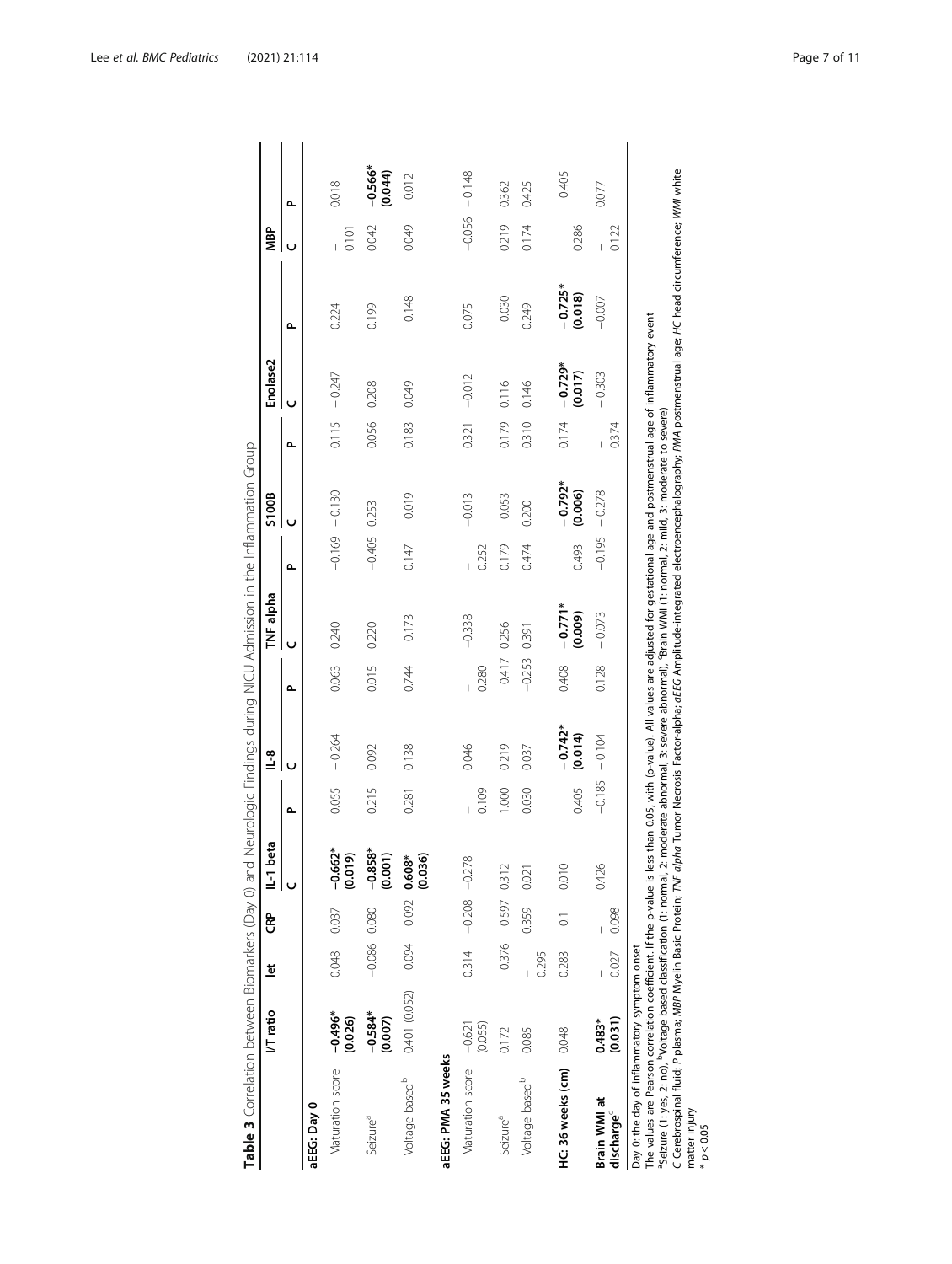<span id="page-7-0"></span>Table 4 Correlation between Neurologic Markers during Admission and Neurodevelopment (CA of 18 months) in the Inflammation Group

|                            | aEEG at Day 0              |                                      |                              | aEEG at PMA 35 weeks       |                               |                              | Brain WMI <sup>1</sup> | Head                         |  |
|----------------------------|----------------------------|--------------------------------------|------------------------------|----------------------------|-------------------------------|------------------------------|------------------------|------------------------------|--|
|                            | <b>Maturation</b><br>score | <b>Seizure</b><br>spike <sup>a</sup> | Voltage<br>base <sup>b</sup> | <b>Maturation</b><br>score | Seizure<br>spike <sup>a</sup> | Voltage<br>base <sup>b</sup> | at discharge           | circumference<br>at 36 weeks |  |
| <b>Bayley score</b>        |                            |                                      |                              |                            |                               |                              |                        |                              |  |
| Cognitive                  | 0.124                      | 0.040(0.052)                         | $-0.269$                     | 0.283                      | $0.376*$<br>(0.034)           | $-0.133$                     | $-0.371*$<br>(0.020)   | 0.193                        |  |
| Language                   | $-0.127$                   | 0.171                                | $-0.102$                     | 0.246                      | $0.408*$<br>(0.021)           | $-0.293$                     | $-0.271$               | 0.210                        |  |
| Motor                      | 0.141                      | $0.581*$<br>(0.007)                  | $-0.269$                     | 0.161                      | 0.227                         | 0.030                        | $-0.431*$<br>(0.006)   | $0.345* (0.032)$             |  |
| Social emotional           | 0.024                      | $0.544*$<br>(0.013)                  | $-0.175$                     | 0.206                      | $0.356*$<br>(0.045)           | $-0.098$                     | $-0.350*$<br>(0.029)   | 0.177                        |  |
| Adaptive behaviour         | 0.152                      | 0.371                                | $-0.288$                     | $0.454* (0.009)$           | 0.229                         | $-0.349$<br>(0.050)          | $-0.334*$<br>(0.038)   | $0.368* (0.021)$             |  |
| HC at a CA of 18<br>months | $-0.092$                   | 0.031                                | $-0.002$                     | 0.177                      |                               | $-0.174$                     | $-0.167$               | $0.740*$<br>(< 0.001)        |  |

Day 0: the day of inflammatory symptom onset

The values are Pearson correlation coefficient. If the p-value is less than 0.05, with (p-value)

All values are adjusted for gestational age and postmenstrual age of inflammatory event

<sup>a</sup>Seizure (1: yes, 2: no), <sup>b</sup>Voltage based classification (1: normal, 2: moderate abnormal, 3: severe abnormal), <sup>1</sup>Brain WMI (1: normal, 2: mild, 3: moderate to severe) aEEG amplitude-integrated EEG; PMA Postmenstrual age; WMI White matter injury; HC Head circumference

 $* p < 0.05$ 

months neurodevelopmental outcomes indistinguishable from infants with proven sepsis or NEC; this has been inconsistently shown in previous studies. Some studies reported that clinical infection without proven sepsis was also associated with poor neurodevelopment or brain white matter abnormalities [\[4](#page-9-0), [26](#page-9-0)], but in another study, the major impact on neurodevelopmental outcomes was confined to preterm infants with proven sepsis [[7\]](#page-9-0).

We attempted to identify biomarkers associated with a high risk for neurodevelopmental impairment among

infants with systemic inflammation. First, we analyzed whether the aEEG was associated with poor neurodevelopmental outcomes. The seizure spike on D0 aEEG had significant relationship with the motor and socialemotional domains. The increase in I/T ratio and CSF IL-1 beta, which are the indices of systemic and central nervous system inflammation, respectively, was significantly related to an increased seizure spike and low maturation of D0 aEEG. This finding implies that abnormal aEEG findings at symptom onset might be

**Table 5** Correlation between Biomarkers (Day 0) and Neurodevelopment (CA of 18 months) in the Inflammation Group

|                                      | I/T ratio<br>let     | <b>CRP</b> | IL-1 beta            |                      | $IL-8$   |          | TNF alpha |          | S100B                |          | Enolase2 |          | <b>MBP</b>           |          |                     |
|--------------------------------------|----------------------|------------|----------------------|----------------------|----------|----------|-----------|----------|----------------------|----------|----------|----------|----------------------|----------|---------------------|
|                                      |                      |            |                      | c                    | P        | c        | P         |          | P                    |          | P        |          | P                    |          | P                   |
| HC: CA of 18<br>months (z-<br>score) | $-0.018$             | 0.200      | $-0.032$             | $-0.110$             | $-0.388$ | $-0.343$ | 0.403     | $-0.562$ | $-0.792*$<br>(0.006) | $-0.429$ | $-0.216$ | $-0.326$ | $-0.763*$<br>(0.010) | $-0.172$ | $-0.309$            |
| Bayley score: 18 months of CA        |                      |            |                      |                      |          |          |           |          |                      |          |          |          |                      |          |                     |
| Cognitive                            | $-0.307$             | 0.062      | $-0.294$             | $-0.604$             | $-0.086$ | 0.246    | $-0.255$  | 0.141    | $-0.662*$<br>(0.037) | 0.127    | 0.134    | 0.209    | $-0.090$             | $-0.287$ | $-0.352$            |
| Language                             | $-0.032$             | 0.102      | $-0.204$<br>(0.050)  | $-0.270$             | $-0.133$ | 0.208    | $-0.270$  | $-0.117$ | $-0.617*$<br>(0.058) | 0.049    | $-0.151$ | 0.177    | $-0.261$             | $-0.319$ | $-0.328$            |
| Motor                                | $-0.530*$<br>(0.016) | 0.101      | $-0.330*$<br>(0.033) | $-0.649$<br>(0.058)  | $-0.005$ | 0.067    | $-0.221$  | $-0.052$ | $-0.749*$<br>(0.013) | 0.008    | 0.267    | 0.100    | $-0.144$             | $-0.120$ | $-0.445$            |
| Social<br>emotional                  | $-0.467*$<br>(0.038) | 0.019      | $-0.222$             | $-0.764*$<br>(0.016) | 0.383    | 0.420    | $-0.098$  | 0.395    | $-0.452$             | 0.554    | $-0.191$ | 0.533    | $-0.252$             | $-0.152$ | $-0.632$<br>(0.050) |
| Adaptive                             | $-0.325$             | 0.119      | $-0.300$             | $-0.405$             | $-0.186$ | 0.202    | $-0.083$  | $-0.161$ | $-0.783*$<br>(0.007) | 0.140    | $-0.043$ | 0.255    | $-0.295$             | $-0.074$ | $-0.504$            |

Day 0: the day of inflammatory symptom onset

The values are Pearson correlation coefficient. If the p-value is less than 0.05, with (p-value). All values are adjusted for gestational age and postmenstrual age of inflammatory event

C Cerebrospinal fluid; P plasma; MBP Myelin Basic Protein; TNF alpha Tumor Necrosis Factor-alpha; HC head circumference; CA corrected age  $*$   $p < 0.05$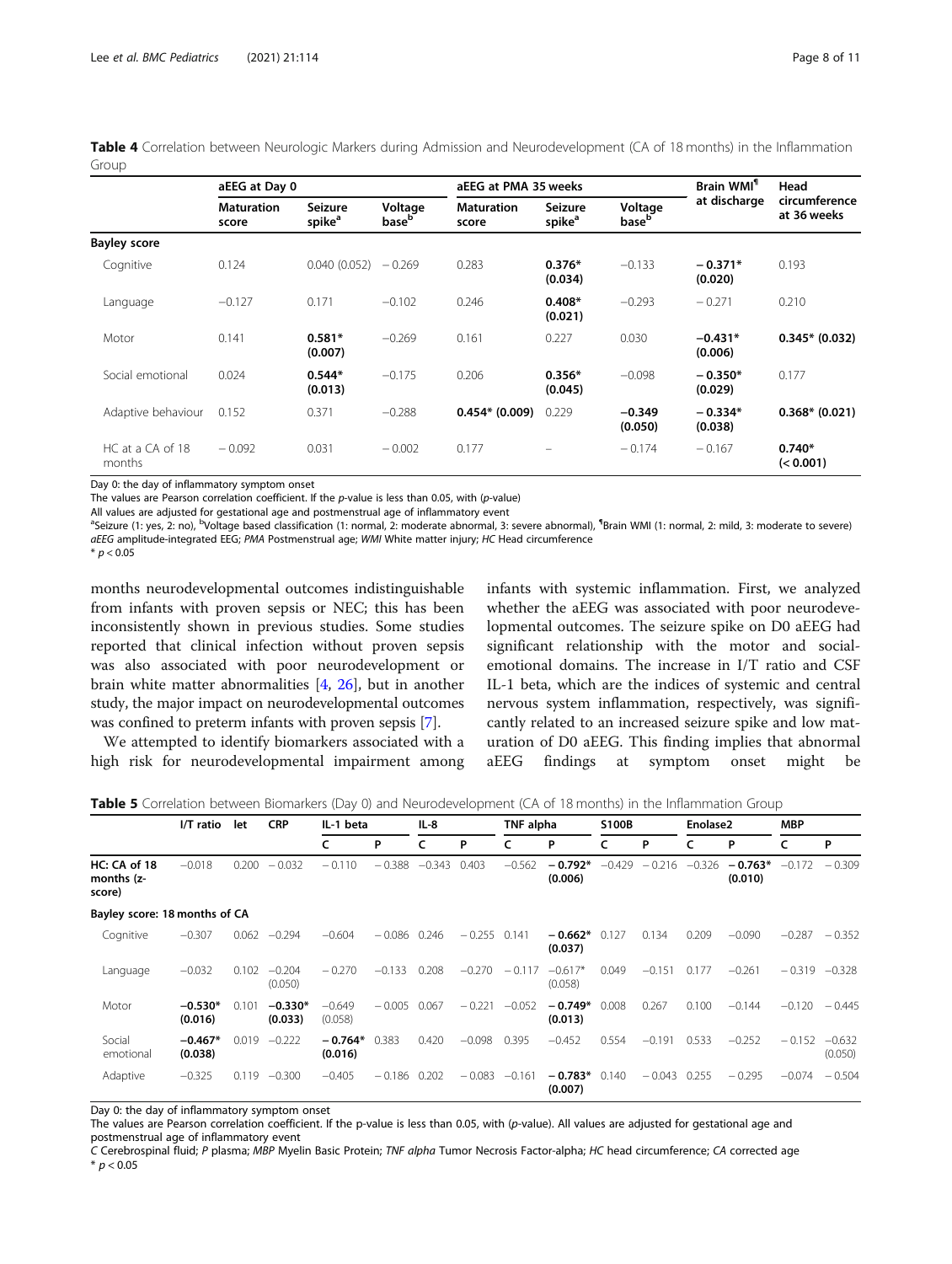mechanistically linked to the inflammatory status in infants. Septic adult patients without central nervous system infection develop diffuse cerebral dysfunction and show characteristic EEG findings, known as sepsisassociated encephalopathy [\[27](#page-9-0)]. Preterm infants also show acute electroencephalographic changes such as burst suppression during sepsis [\[15](#page-9-0)].

Second, blood markers during inflammatory episodes were analyzed. It is well known that an increased I/T ratio and CRP and thrombocytopenia suggest infection [[28,](#page-9-0) [29\]](#page-9-0). D0 CRP was negatively correlated with the language and motor domains, and the D0 I/T ratio was negatively correlated with the motor and socialemotional domains. Several studies have shown that brain injury is associated with high inflammatory cytokine levels [\[30](#page-9-0)–[32\]](#page-9-0). We analyzed inflammatory cytokines and brain injury markers from D0 plasma and CSF. CSF IL-8, TNF-alpha, S100B, and Enolase 2 showed negative correlations with HC at 36 weeks of PMA; however, they were not correlated with HC at a CA of 18 months or Bayley scales. In a previous study, concentrations of inflammation-related proteins including IL-6, TNF-R2, IL-8, MCP-1, and ICAM-1 in plasma were associated with the risk of microcephaly at a CA of 2 years [[33](#page-9-0)].

Unlike other plasma markers, plasma TNF-alpha was correlated with scores of many domains in Bayley scales and HC at a CA of 18 months. On the other hand, CSF TNF-alpha was not associated with neurodevelopment and only correlated with HC at 36 weeks of PMA as with other CSF cytokines and brain injury markers. This finding might imply the critical role of plasma TNF-alpha in the mechanism of inflammation-associated brain injury in preterm infants. In the Extremely Low Gestational Age Newborn (ELGAN) study, elevated levels of TNFalpha in blood collected on postnatal day 14 are associated with impaired mental and motor development at 2 years of age [\[34](#page-10-0)]. From the same cohort, preterm infants who had sustained elevations of inflammation-related proteins including CRP, TNF-alpha, and IL-8 in the first postnatal month are reported to be more likely to have cognitive impairment at 10 years of age [[35\]](#page-10-0). While the ELGAN study collected cytokine samples independent of inflammatory events, our study analyzed the cytokines from samples obtained at the time of systemic inflammation. We think our approach has the potential to set an appropriate timing for collecting samples when we investigate the effect of systemic inflammation on brain injury and subsequent neurodevelopment because bloodbrain barrier disruption is known to be a late or terminal event seen in large-scale activations of the immune system, such as sepsis [[9\]](#page-9-0).

From the above results, aEEG findings and blood biomarkers during inflammatory episodes were associated with poor neurodevelopment. Interestingly, the neurodevelopmental outcomes were more closely associated with usual laboratory markers of I/T ratio or CRP rather than most of the inflammatory cytokines or brain injury markers investigated in this study. Notably, this is an observational cohort study; therefore, causation of study findings cannot be concluded, although there were some significant correlations between aEEG, CRP, and plasma TNF-alpha during inflammation and late-stage Bayley scores.

Our study has several strengths. We attempted to capture the point of significant systemic inflammation and conducted a comprehensive evaluation encompassing growth, body fluid biomarkers, neurophysiologic study, brain imaging, and CA of 18 months neurodevelopmental outcomes. We performed Bayley-III, which provides not only granular evaluation of cognitive, language, and motor development, but also social-emotional and adaptive behavior. This has enabled us to examine more diverse aspects of development in study infants. Limitations of this study are the sample size is modest from a single center, and aEEG and cytokine analysis during inflammation were partly performed in the I group. The D0 may not be the first day of an inflammatory episode for infants exposed to chorioamnionitis because sepsis workup was performed only when symptoms of systemic infection were present.

#### Conclusion

Our prospective cohort study showed that systemic inflammation induced by clinical infection and NEC is associated with poor neurodevelopment in preterm infants. The seizure spike on aEEG and elevated I/T ratio, CRP, and plasma TNF-alpha during inflammatory episodes are associated with poor neurodevelopmental outcomes among preterm infants who were exposed to systemic inflammation. These results may help estimate the neurodevelopmental risk of individual patients who have inflammatory illness and narrow down the target population of neuroprotection in the future.

#### Abbreviations

aEEG: Amplitude-integrated electroencephalography; NICU: Neonatal intensive care unit; IVH: Intraventricular hemorrhage; CBC: Complete blood count; CRP: C-reactive protein; CSF: Cerebrospinal fluid; PMA: Postmenstrual age; CA: Corrected age; MBP: Myelin Basic Protein; TNF-alpha: Tumor Necrosis Factor-alpha; WMI: White matter injury; Bayley-III: Bayley Scales of Infant and Toddler Development - the 3rd edition; GA: Gestational age; RDS: Respiratory distress syndrome; BPD: Bronchopulmonary dysplasia; PDA: Patent ductus arteriosus; ROP: Retinopathy of prematurity; NEC: Necrotizing enterocolitis; HC: Head circumference

#### Authors' contributions

E.K. conceptualized and designed the study. All authors were involved with study design and carried out data collection. E.K. and E.S. analyzed the data, drafted and revised the manuscript. All authors approved the final manuscript for submission.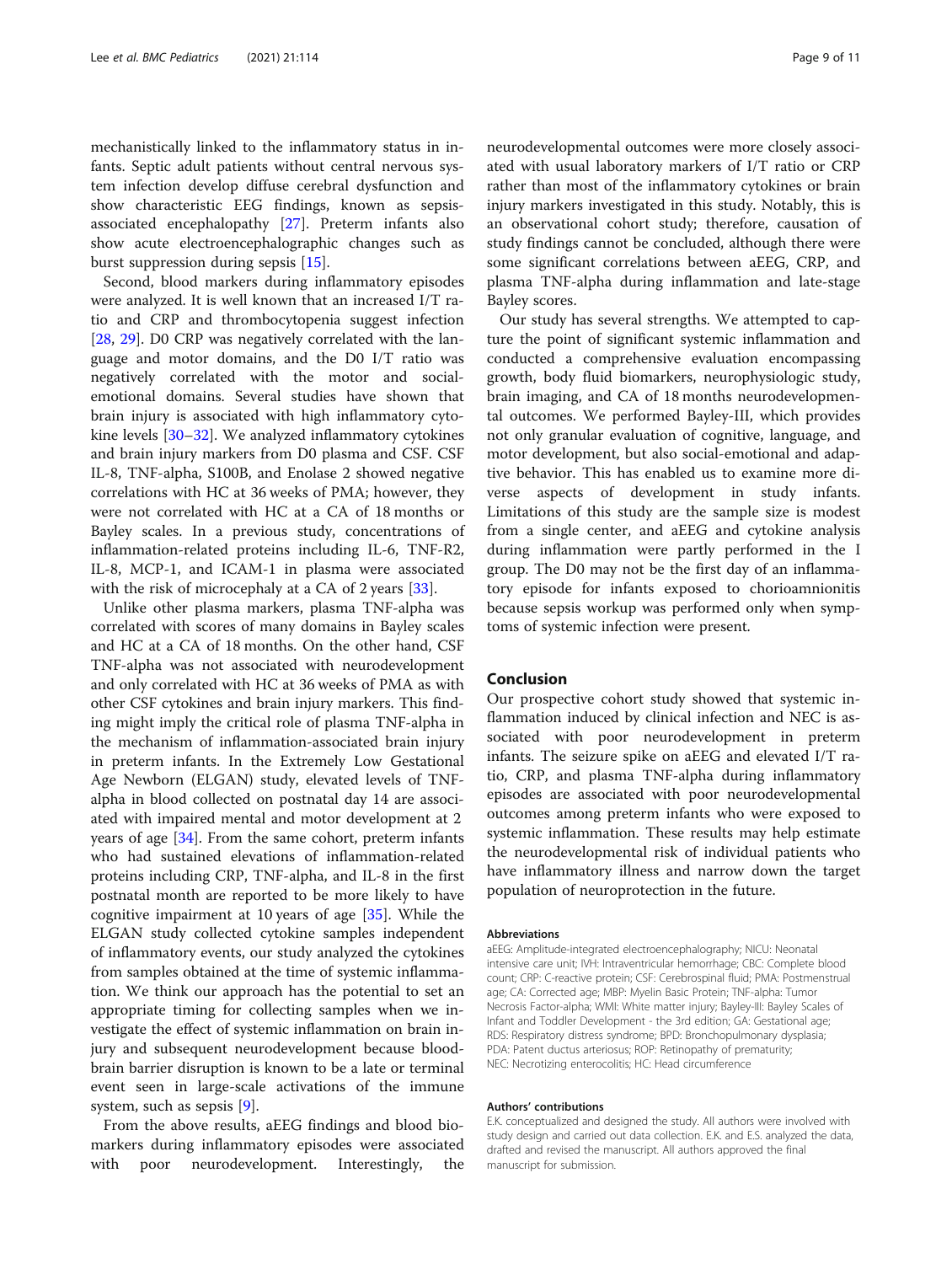#### <span id="page-9-0"></span>Funding

This research was supported by the Basic Science Research Programme through the National Research Foundation of Korea (NRF), funded by the Ministry of Education (2012R1A1A2044109, 2017R1D1A1B03036383, and 2017R1D1A1B04030931) and supported by grant no 0420160450 from the SNUH Research Fund.

#### Availability of data and materials

All data generated or analysed during this study are included in this published article.

#### **Declarations**

#### Ethics approval and consent to participate

This study was approved by the Institutional Review Board of Seoul National University Hospital, and informed consent was obtained from the parents (IRB No. 1301–058-458).

#### Consent for publication

Not applicable.

#### Competing interests

The authors declare that the research was conducted in the absence of any commercial or financial relationships that could be construed as a potential conflict of interest.

#### Author details

<sup>1</sup>Department of Pediatrics, Seoul National University Children's Hospital, 101, Daehak-ro, Jongno-gu, Seoul 03080, South Korea. <sup>2</sup>Department of Radiology, Seoul National University Children's Hospital, Seoul, South Korea. <sup>3</sup>Department of Pediatrics, Seoul National University Bundang Hospital, Seongnam, South Korea. <sup>4</sup>Department of Pediatrics, College of Medicine, The Catholic University, Seoul, South Korea. <sup>5</sup>Department of Pediatrics, Soonchunhyang University Cheonan Hospital, Soonchunhyang University College of Medicine, Cheonan, South Korea. <sup>6</sup>Department of Pediatrics, Korea University Ansan Hospital, Korea University College of Medicine, Ansan, South Korea.

#### Received: 6 November 2020 Accepted: 23 February 2021 Published online: 08 March 2021

#### References

- 1. Marlow N, Wolke D, Bracewell MA, Samara M. Neurologic and developmental disability at six years of age after extremely preterm birth. N Engl J Med. 2005;352(1):9–19.
- 2. Volpe JJ. Neurobiology of periventricular leukomalacia in the premature infant. Pediatr Res. 2001;50(5):553–62.
- 3. Nagasunder AC, Kinney HC, Bluml S, Tavare CJ, Rosser T, Gilles FH, Nelson MD, Panigrahy A. Abnormal microstructure of the atrophic thalamus in preterm survivors with periventricular leukomalacia. AJNR Am J Neuroradiol. 2011;32(1):185–91.
- Stoll BJ, Hansen NI, Adams-Chapman I, Fanaroff AA, Hintz SR, Vohr B, Higgins RD. Neurodevelopmental and growth impairment among extremely low-birth-weight infants with neonatal infection. Jama. 2004; 292(19):2357–65.
- 5. Shah DK, Doyle LW, Anderson PJ, Bear M, Daley AJ, Hunt RW, Inder TE. Adverse neurodevelopment in preterm infants with postnatal sepsis or necrotizing enterocolitis is mediated by white matter abnormalities on magnetic resonance imaging at term. J Pediatr. 2008;153(2):170–5 175.e171.
- 6. Keogh MJ, Bennet L, Drury PP, Booth LC, Mathai S, Naylor AS, Fraser M, Gunn AJ. Subclinical exposure to low-dose endotoxin impairs EEG maturation in preterm fetal sheep. Am J Physiol Regul Integr Comp Physiol. 2012;303(3):R270–8.
- 7. Schlapbach LJ, Aebischer M, Adams M, Natalucci G, Bonhoeffer J, Latzin P, Nelle M, Bucher HU, Latal B. Impact of sepsis on neurodevelopmental outcome in a Swiss National Cohort of extremely premature infants. Pediatrics. 2011;128(2):e348–57.
- Strunk T, Inder T, Wang X, Burgner D, Mallard C, Levy O. Infection-induced inflammation and cerebral injury in preterm infants. Lancet Infect Dis. 2014; 14(8):751–62.
- 9. Banks WA, Erickson MA. The blood-brain barrier and immune function and dysfunction. Neurobiol Dis. 2010;37(1):26–32.
- 10. Patra A, Huang H, Bauer JA, Giannone PJ. Neurological consequences of systemic inflammation in the premature neonate. Neural Regen Res. 2017; 12(6):890–6.
- 11. Basu S, Agarwal P, Anupurba S, Shukla R, Kumar A. Elevated plasma and cerebrospinal fluid interleukin-1 beta and tumor necrosis factor-alpha concentration and combined outcome of death or abnormal neuroimaging in preterm neonates with early-onset clinical sepsis. J Perinatol. 2015;35(10):855–61.
- 12. Inomata K, Mizobuchi M, Tanaka S, Iwatani S, Sakai H, Yoshimoto S, Nakao H. Patterns of increases in interleukin-6 and C-reactive protein as predictors for white matter injury in preterm infants. Pediatr Int. 2014;56(6):851–5.
- 13. Wikström S, Ley D, Hansen-Pupp I, Rosén I, Hellström-Westas L. Early amplitude-integrated EEG correlates with cord TNF-alpha and brain injury in very preterm infants. Acta Paediatr. 2008;97(7):915–9.
- 14. Burdjalov VF, Baumgart S, Spitzer AR. Cerebral function monitoring: a new scoring system for the evaluation of brain maturation in neonates. Pediatrics. 2003;112(4):855–61.
- 15. Helderman JB, Welch CD, Leng X, O'Shea TM. Sepsis-associated electroencephalographic changes in extremely low gestational age neonates. Early Hum Dev. 2010;86(8):509–13.
- 16. Bruns N, Blumenthal S, Meyer I, Klose-Verschuur S, Felderhoff-Muser U, Muller H. Application of an amplitude-integrated EEG monitor (cerebral function monitor) to neonates. J Vis Exp. 2017;127.
- 17. al Naqeeb N, Edwards AD, Cowan FM, Azzopardi D. Assessment of neonatal encephalopathy by amplitude-integrated electroencephalography. Pediatrics. 1999;103(6 Pt 1):1263–71.
- 18. de Vries LS, Hellström-Westas L. Role of cerebral function monitoring in the newborn. Arch Dis Child Fetal Neonatal Ed. 2005;90(3):F201–FF207.
- 19. Bersani I, Auriti C, Ronchetti MP, Prencipe G, Gazzolo D, Dotta A. Use of early biomarkers in neonatal brain damage and sepsis: state of the art and future perspectives. Biomed Res Int. 2015;2015:253520.
- 20. Woodward LJ, Anderson PJ, Austin NC, Howard K, Inder TE. Neonatal MRI to predict neurodevelopmental outcomes in preterm infants. N Engl J Med. 2006;355(7):685–94.
- 21. Surveillance of cerebral palsy in Europe: a collaboration of cerebral palsy surveys and registers. Surveillance of Cerebral Palsy in Europe (SCPE). Dev Med Child Neurol 2000; 42(12):816–824.
- 22. Albers CA, Grieve AJ. Test Review: Bayley, N. (2006). Bayley scales of infant and toddler development– third edition. San Antonio, TX: Harcourt assessment. J Psychoeducational Assessment 2007; 25(2):180–190.
- 23. Dubner SE, Dodson CK, Marchman VA, Ben-Shachar M, Feldman HM, Travis KE. White matter microstructure and cognitive outcomes in relation to neonatal inflammation in 6-year-old children born preterm. Neuroimage Clin. 2019;23:101832.
- 24. Murphy DJ, Hope PL, Johnson A. Neonatal risk factors for cerebral palsy in very preterm babies: case-control study. Bmj. 1997;314(7078):404–8.
- 25. Adams-Chapman I. Necrotizing Enterocolitis and neurodevelopmental outcome. Clin Perinatol. 2018;45(3):453–66.
- 26. Chau V, Brant R, Poskitt KJ, Tam EW, Synnes A, Miller SP. Postnatal infection is associated with widespread abnormalities of brain development in premature newborns. Pediatr Res. 2012;71(3):274–9.
- 27. Young GB, Bolton CF, Austin TW, Archibald YM, Gonder J, Wells GA. The encephalopathy associated with septic illness. Clin Invest Med. 1990;13(6):297–304.
- 28. Krediet T, Gerards L, Fleer A, Gv S. The predictive value of CRP and I/T-ratio in neonatal infection. J Perinatal Med. 1992;20(6):479.
- 29. Ang AT, Ho NK, Chia SE. The usefulness of CRP and I/T ratio in early diagnosis of infections in Asian newborns. J Singapore Paediatr Soc. 1990; 32(3–4):159–63.
- 30. Hansen-Pupp I, Harling S, Berg AC, Cilio C, Hellstrom-Westas L, Ley D. Circulating interferon-gamma and white matter brain damage in preterm infants. Pediatr Res. 2005;58(5):946–52.
- 31. Dammann O, O'Shea TM. Cytokines and perinatal brain damage. Clin Perinatol. 2008;35(4):643–63 v.
- 32. Procianoy RS, Silveira RC. Association between high cytokine levels with white matter injury in preterm infants with sepsis. Pediatr Crit Care Med. 2012;13(2):183–7.
- 33. Leviton A, Kuban KC, Allred EN, Fichorova RN, O'Shea TM, Paneth N. Early postnatal blood concentrations of inflammation-related proteins and microcephaly two years later in infants born before the 28th post-menstrual week. Early Hum Dev. 2011;87(5):325–30.